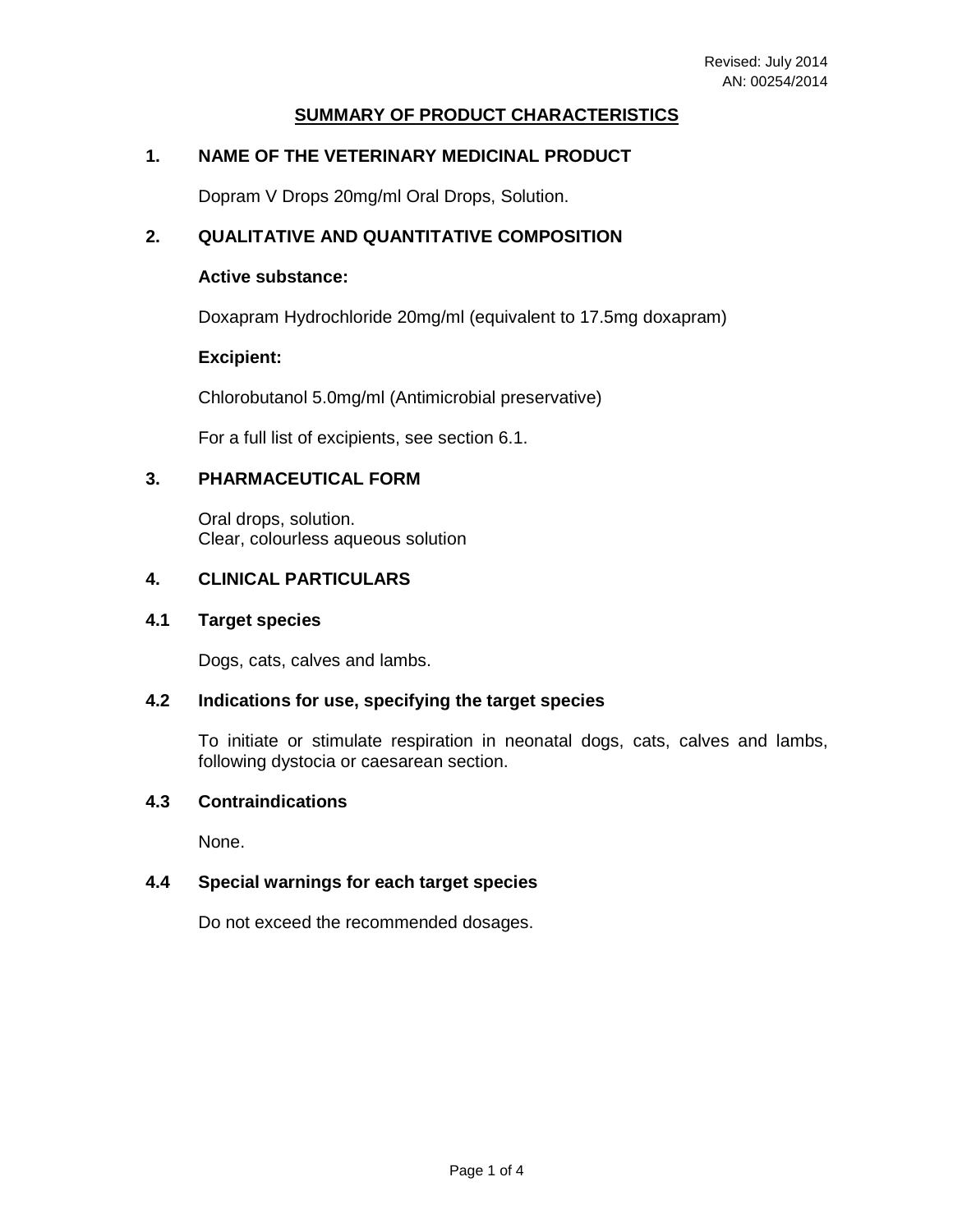## **4.5 Special precautions for use**

i) Special precautions for use in animals

A patent airway is essential.

Repeated dosage should not be given until the effects of the first dose have passed and the condition of the patient requires it.

Excessive doses may produce hyperventilation which may be followed by reduced carbon dioxide tension in the blood, cerebral vasoconstriction, hypoxia, and possible brain damage.

ii) Special precautions to be taken by the person administering the veterinary medicinal product to animals

Avoid contact with skin and eyes. In the event of contact, wash with plenty of water. If irritation or other symptoms persist, seek medical advice.

Do not smoke, eat or drink when using the product. Wash hands after use.

#### **4.6 Adverse reactions (frequency and seriousness)**

No significant side effects at recommended dosage.

#### **4.7 Use during pregnancy, lactation or lay**

Not applicable.

#### **4.8 Interaction with other medicinal products and other forms of interaction**

Not applicable for the recommended use in neonates.

## **4.9 Amounts to be administered and administration route**

For sublingual use only.

 Administer on the ventral (underside) surface of the tongue at the following doses:

| Puppies: | $1-5mg(2-10$ drops)  |
|----------|----------------------|
| Kittens: | $1-2mg(2-4$ drops)   |
| Lambs:   | 5-10mg (10-20 drops) |
| Calves:  | 40-100mg (2-5ml)     |

 The dosage should be adjusted to meet the requirements of the situation, in particular the size of the neonate and degree of respiratory depression. The action of the drops is rapid, usually beginning in a few seconds. The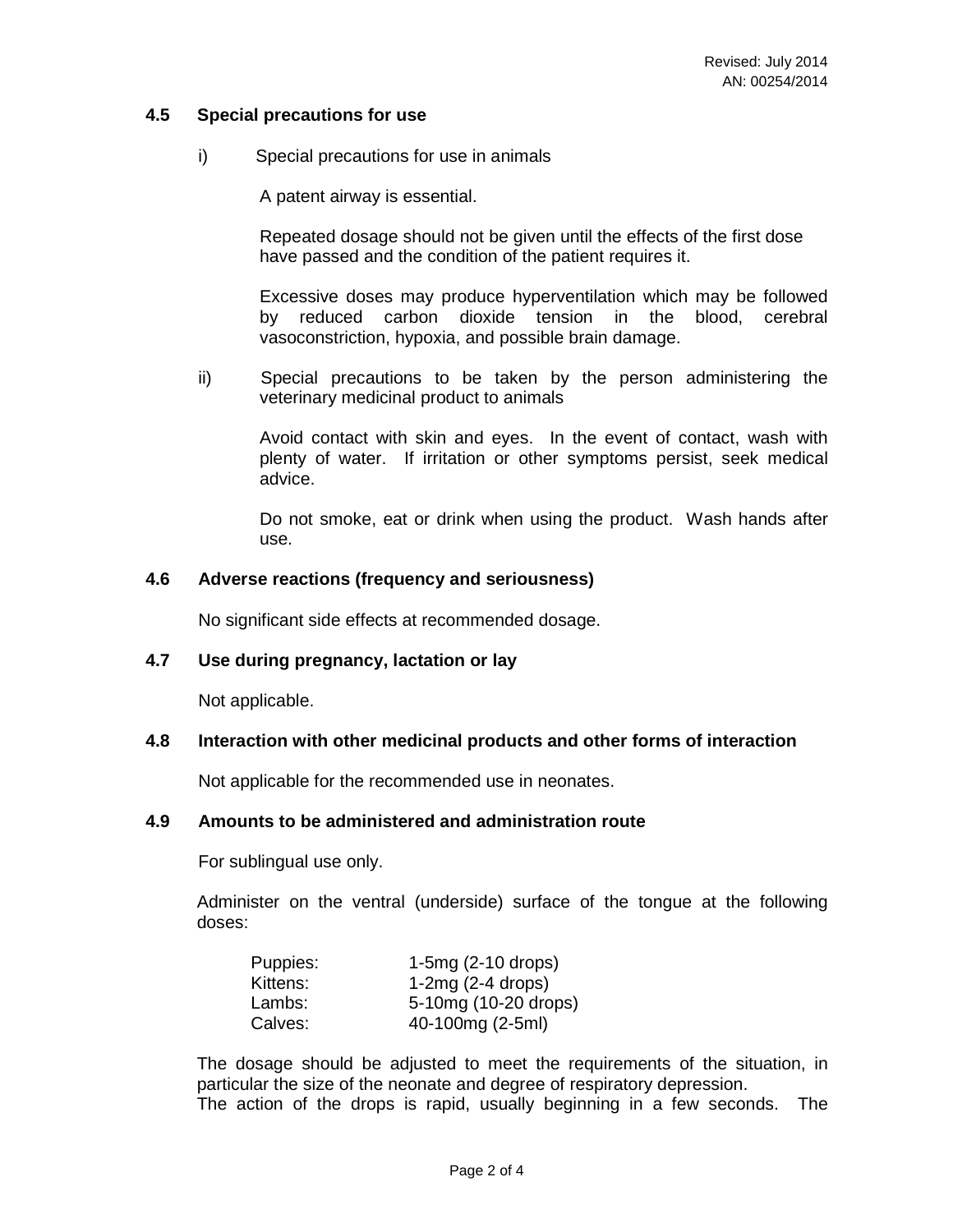duration and intensity of response depends upon the dose and the condition of the animal at the time it is administered.

### **4.10 Overdose (symptoms, emergency procedures, antidotes), if necessary**

See special precautions for use (section 4.5).

 In trials carried out on conscious cats to determine the total dose required to initiate hyperventilation compared to the total dose required to produce convulsions, the convulsive to respirogenic dose was calculated to be 38:1.

## **4.11 Withdrawal periods**

For neonatal calves and lambs, the meat withdrawal period is 28 days from last administration.

Not intended for use in animals producing milk for human consumption.

## **5. PHARMACOLOGICAL PROPERTIES**

## **ATCvet Code:** QR07AB01

## i) Pharmacodynamics

 Doxapram hydrochloride is a potent respiratory stimulant, which acts specifically on the respiratory centre. The respiratory stimulant actions are accompanied by moderate vasopressor effects.

#### ii) Pharmacokinetics

 The metabolism of doxapram has been studied in the rat, dog and man. Doxapram is extensively metabolised; the metabolites and unchanged doxapram are excreted in the bile and urine. The pharmacokinetic properties of doxapram can be described by amulti-compartmental model. Due to rapid redistribution the pharmacological effects of a sublingual dose of doxapram are terminated within 15-20 minutes following administration.

## **6. PHARMACEUTICAL PARTICULARS**

## **6.1 List of excipients**

**Chlorobutanol** Sodium hydroxide Water purified

## **6.2 Incompatibilities**

Do not mix the product with other medicinal products/solutions.